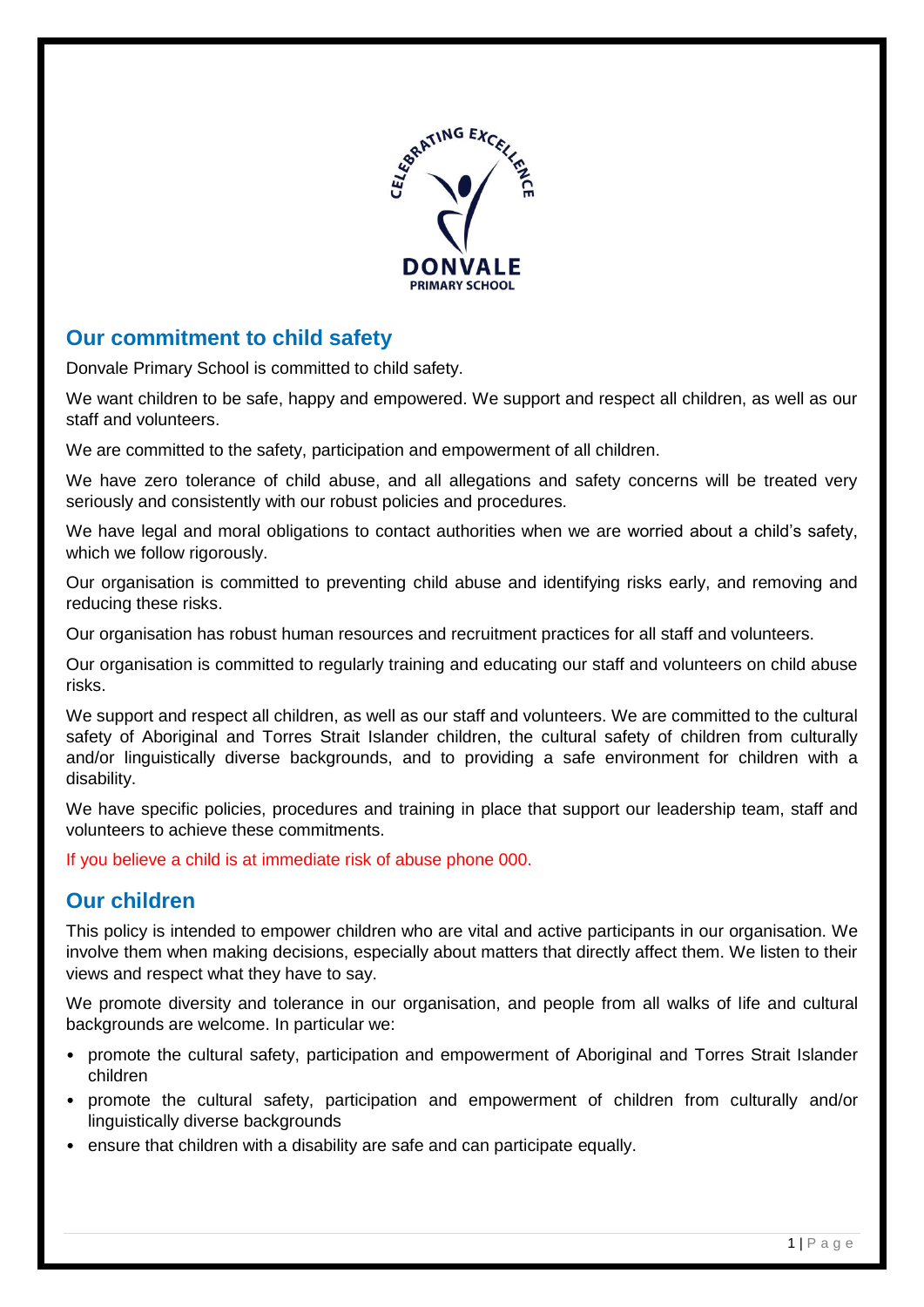# **Our staff and volunteers**

This policy guides our staff and volunteers on how to behave with children in our organisation.

All of our staff and volunteers must agree to abide by our code of conduct which specifies the standards of conduct required when working with children. All staff and volunteers, as well as children and their families, are given the opportunity to contribute to the development of the code of conduct.

# **Training and supervision**

Training and education is important to ensure that everyone in our organisation understands that child safety is everyone's responsibility.

Our organisational culture aims for all staff and volunteers (in addition to parents/carers and children) to feel confident and comfortable in discussing any allegations of child abuse or child safety concerns. We train our staff and volunteers to identify, assess, and minimise risks of child abuse and to detect potential signs of child abuse.

We also support our staff and volunteers through ongoing supervision to: develop their skills to protect children from abuse; and promote the cultural safety of Aboriginal and Torres Strait Island children, the cultural safety of children from linguistically and/or diverse backgrounds, and the safety of children with a disability.

New employees and volunteers will be supervised regularly to ensure they understand our organisation's commitment to child safety and that everyone has a role to play in protecting children from abuse, as well as checking that their behaviour towards children is safe and appropriate (please refer to this organisation's code of conduct to understand appropriate behaviour further). Any inappropriate behaviour will be reported through appropriate channels, including the Department of Health and Human Services and Victoria Police, depending on the severity and urgency of the matter.

# **Recruitment**

We take all reasonable steps to employ skilled people to work with children. We develop selection criteria and advertisements which clearly demonstrate our commitment to child safety and an awareness of our social and legislative responsibilities. Our organisation understands that when recruiting staff and volunteers we have ethical as well as legislative obligations.

We actively encourage applications from Aboriginal and Torres Strait Islander peoples, people from culturally and/or linguistically diverse backgrounds and people with a disability.

All people engaged in child-related work, including volunteers, are required to hold a Working with Children Check and to provide evidence of this Check. Please see the [Working with Children Check](http://www.workingwithchildren.vic.gov.au/) website <www.workingwithchildren.vic.gov.au> for further information

We carry out reference checks and police record checks to ensure that we are recruiting the right people. Police record checks are used only for the purposes of recruitment and are discarded after the recruitment process is complete. We do retain our own records (but not the actual criminal record) if an applicant's criminal history affected our decision making process.

If during the recruitment process a person's records indicate a criminal history then the person will be given the opportunity to provide further information and context.

## **Fair procedures for personnel**

The safety and wellbeing of children is our primary concern. We are also fair and just to personnel. The decisions we make when recruiting, assessing incidents, and undertaking disciplinary action will always be thorough, transparent, and based on evidence.

We record all allegations of abuse and safety concerns using our incident reporting form, including investigation updates. All records are securely stored.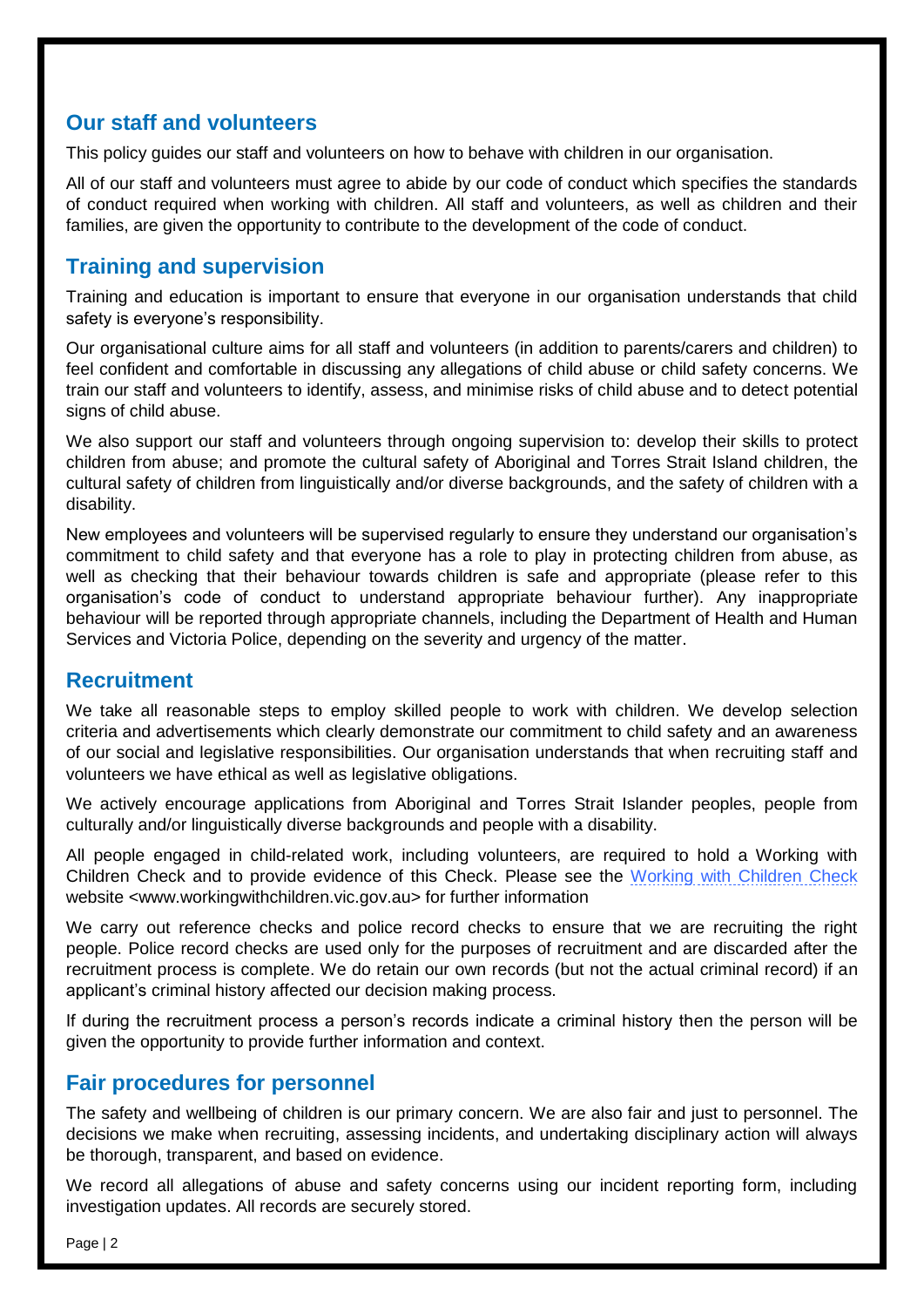If an allegation of abuse or a safety concern is raised, we provide updates to children and families on progress and any actions we as an organisation take.

## **Privacy**

All personal information considered or recorded will respect the privacy of the individuals involved, whether they be staff, volunteers, parents or children, unless there is a risk to someone's safety. We have safeguards and practices in place to ensure any personal information is protected. Everyone is entitled to know how this information is recorded, what will be done with it, and who will have access to it.

## **Legislative responsibilities**

Our organisation takes our legal responsibilities seriously, including:

- **Failure to disclose:** Reporting child sexual abuse is a community-wide responsibility. All adults in Victoria who have a reasonable belief that an adult has committed a sexual offence against a child under 16 have an obligation to report that information to the police.
- **Failure to protect:** People of authority in our organisation will commit an offence if they know of a substantial risk of child sexual abuse and have the power or responsibility to reduce or remove the risk, but negligently fail to do so.
- Any personnel who are **mandatory reporters** must comply with their duties.

#### **Risk management**

In Victoria, organisations are required to protect children when a risk is identified (see information about failure to protect above). In addition to general occupational health and safety risks, we proactively manage risks of abuse to our children.

We have risk management strategies in place to identify, assess, and take steps to minimise child abuse risks, which include risks posed by physical environments (for example, any doors that can lock), and online environments (for example, no staff or volunteer is to have contact with a child in organisations on social media).

#### **Regular review**

This policy will be reviewed every two years and following significant incidents if they occur. We will ensure that families and children have the opportunity to contribute. Where possible we do our best to work with local Aboriginal and Torres Strait Islander communities, culturally and/or linguistically diverse communities and people with a disability.

#### **Allegations, concerns and complaints**

Our organisation takes all allegations seriously and has practices in place to investigate thoroughly and quickly. Our staff and volunteers are trained to deal appropriately with allegations.

We work to ensure all children, families, staff and volunteers know what to do and who to tell if they observe abuse or are a victim, and if they notice inappropriate behaviour.

We all have a responsibility to report an allegation of abuse if we have a reasonable belief that an incident took place (see information about failure to disclose above).

If an adult has a **reasonable belief** that an incident has occurred then they must report the incident. Factors contributing to reasonable belief may be:

- a child states they or someone they know has been abused (noting that sometimes the child may in fact be referring to themselves)
- behaviour consistent with that of an abuse victim is observed